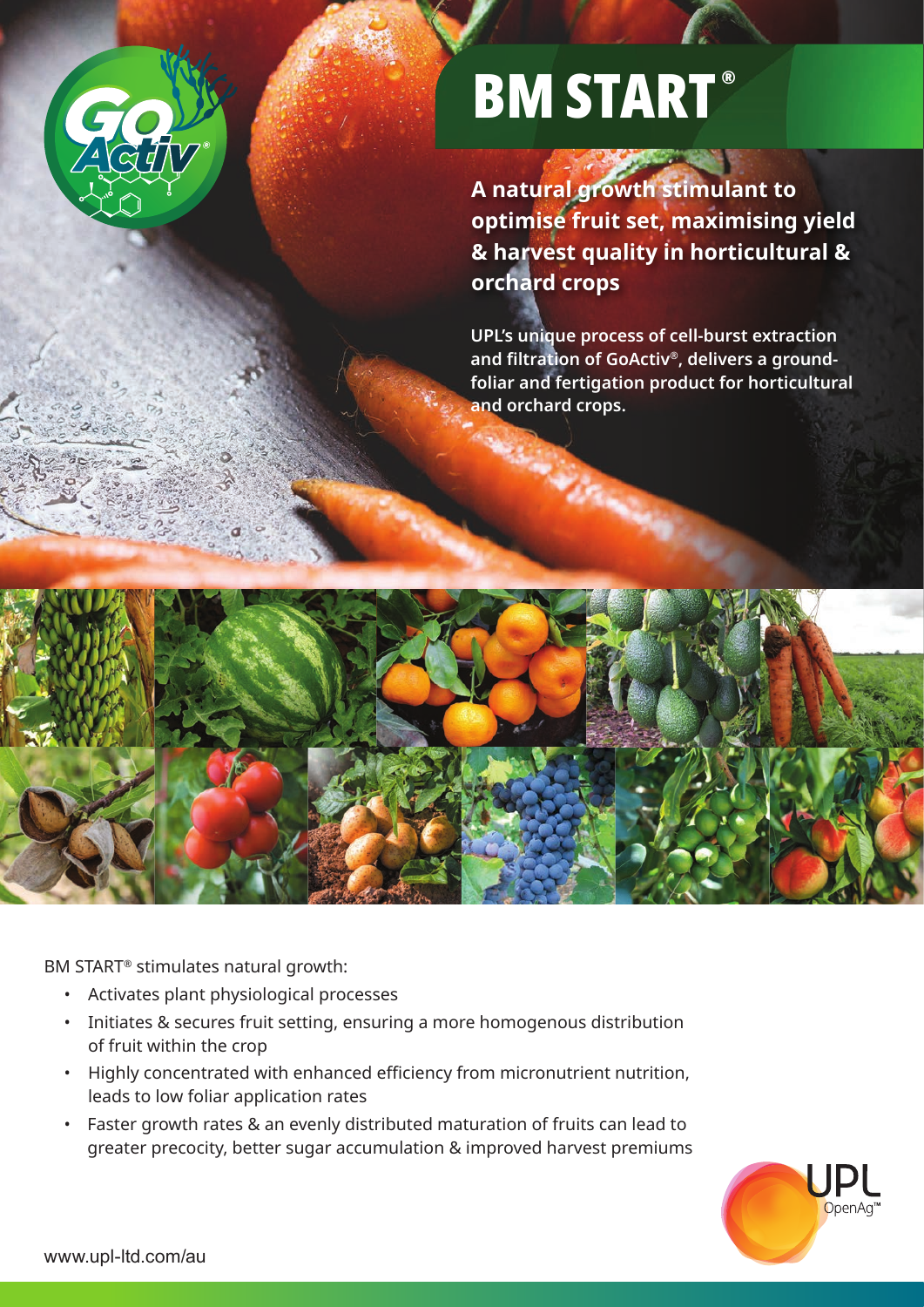### THE GOACTIV EVOLUTION STORY…

GoActiv is a naturally sourced and hand harvested seaweed filtrate sourced from the North East Atlantic regions of France and Ireland.

The material is then transported to UPL's factory at St Malo for processing to begin within 24 hours.

As a result of several decades of research and development, the GoActiv filtrate is obtained through a unique cold pressed, cell burst technology.

This process preserves and concentrates the extract to ensure high quality and integrity of this concentrated extract to be applied at low dose rates.



# CROP RECOMMENDATIONS

| Crop                             | Rate                                 | <b>Application stage and details</b>                                                                                                 |
|----------------------------------|--------------------------------------|--------------------------------------------------------------------------------------------------------------------------------------|
| Potato                           | $2$ L/ha<br>OR 300ml/100L water      | 3 applications<br>1st at Tuber Initiation (5-6 weeks)<br>2nd at Bulking (BBCH 40-45)<br>3rd within 14 days following the 2nd         |
| Grapevines                       | $2$ L/ha<br>OR 300ml/100L water      | 3 applications<br>1st at End Shooting/Flower initiation, 2nd at Flowering (EL15-19)<br>& 3rd at Cap loosening (EL 21-23)             |
| Stone & Pome Fruit               | $2$ L/ha<br>(water rate min 400L/ha) | 3 applications<br>1st at Early Flower, 2nd in 14 days at End Bloom/Petal fall,<br>& 3rd in 14 days following the 2nd                 |
| Macadamias & other nut crops     | 3 L/ha<br>OR 200-300ml/100L water    | 3 applications<br>1st at Green Flower (Stage 1 flower), 2nd at Beginning of Bloom,<br>& 3rd at Nutlet Formation                      |
| Subtropical orchards             | 3 L/ha<br>(water rate min 600L/ha)   | 3 applications<br>1st at Early Flower, 2nd in 14 days at End Bloom/Petal fall,<br>& 3rd in 14 days following the 2nd (Early setting) |
| Horticultural Fruit & Vegetables | $2$ L/ha<br>OR 300ml/100L water      | 3 applications<br>1st at 14-21 days postplant, 2nd at First flower,<br>& 3rd in 14 days following the 2nd                            |

COMPOSITION

GoActiv filtrate Nitrogen 1.7% Magnesium 2.1% Sulphur 2.84% Boron 2.07% Molybdenum 0.02%

#### OPTIMISE TUBER YIELD IN POTATOES





**Yield in Treated vs Untreated**

Tubers / plant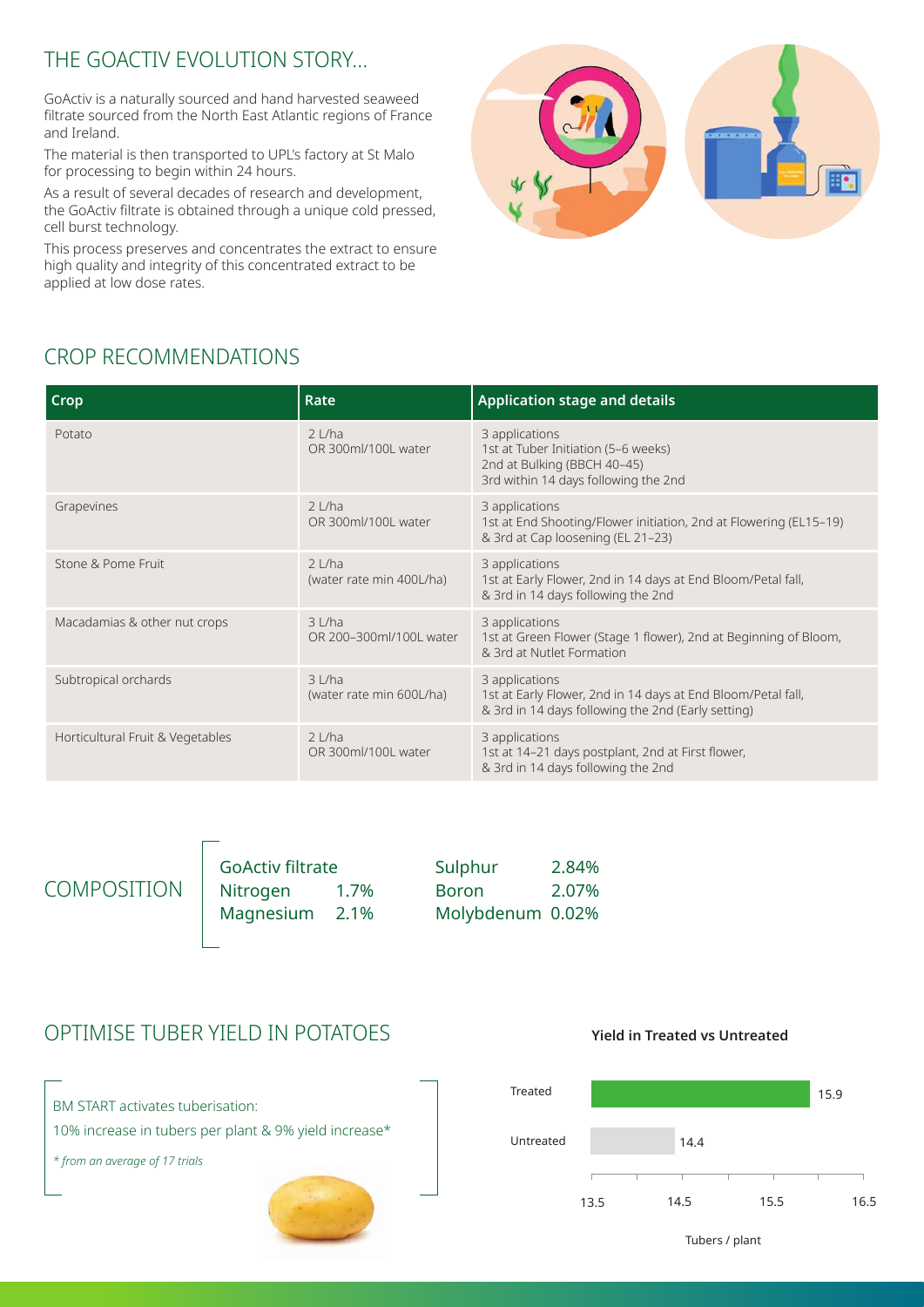#### OPTIMISE YOUR SET TO IMPROVE YOUR HARVEST



Sampion 2004

Sampion Gala Golden

66.4

2005

46.2

57.3

53.3 59.3

Yield (T/ha)

(ield (T/ha)

80 72 **Average + 17 %** Yield >  $75$ mm (%) Yield  $> 75$ mm  $(%$ 70 60 52 53 50 40 34 34 30 21 20 10 0

Average of 18 trials on 3 cultivars performed (Poland) CONTROL BM START

Gala Golden

physiology of apple trees at flowering time, BM START improves the fruitset, **Average + 9.6 T/ha** 46.3 47.6

increasing fruit size at harvest & harvest quality



# OPTIMISE FRUIT QUALITY

Sampion



By increasing the number of class 1 fruits per crop, BM START increases the marketable yield



Trial: Kent 2017 (untreated had 5% more tree's than treated area) 3 applications of BM START. (1st pick 9 June, 2nd pick 16 June)